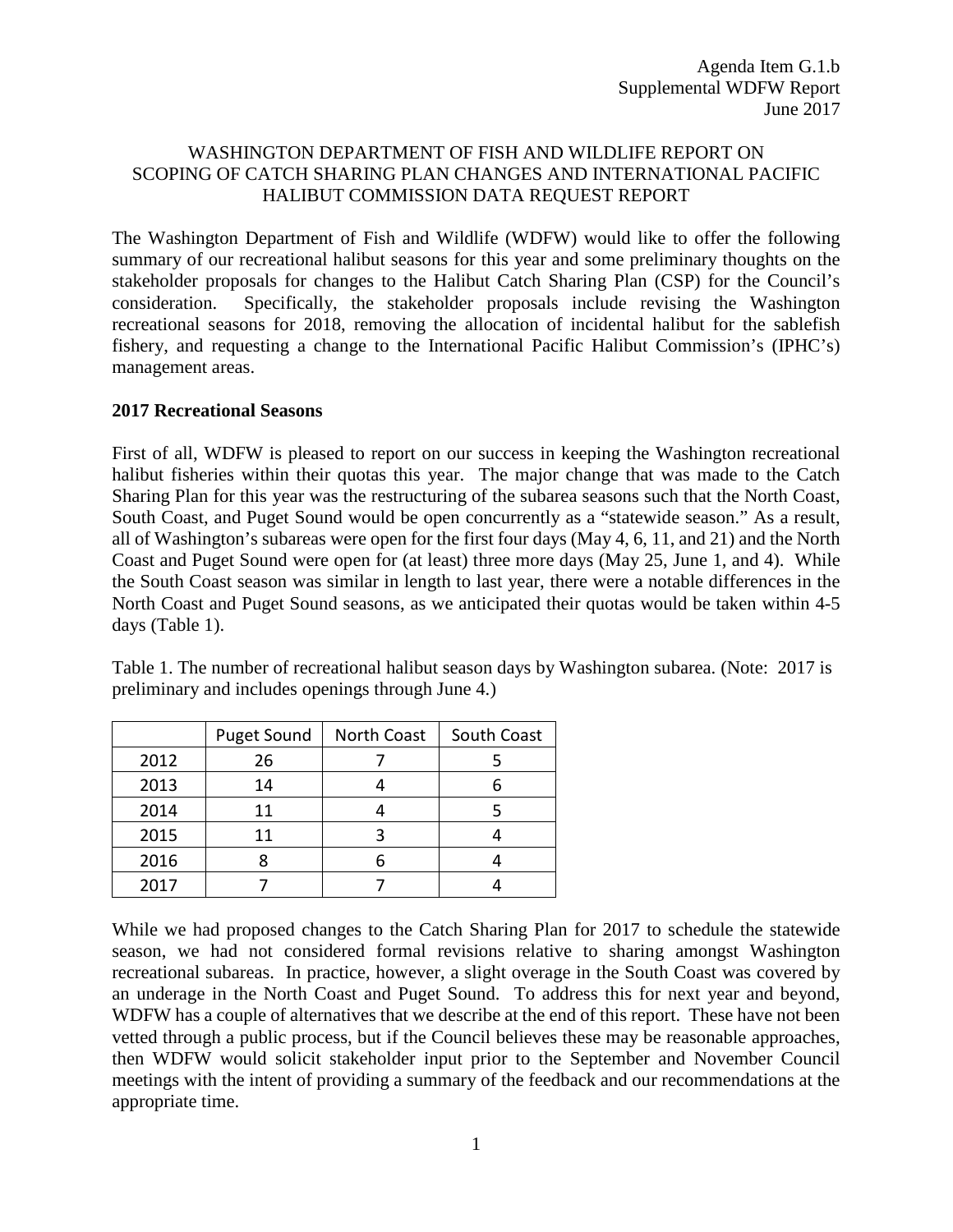Additionally, from a data standpoint, by having a statewide season, we were able to improve our estimates of overall halibut angler effort. As effort is measured in trips, when the seasons were staggered, we could not determine the number of unique individuals participating in the fishery. While we have only one year of information, this gives us a better understanding of the number of anglers within our total sport license database who fish for halibut and how effort changes throughout the season (Table 2).

| Date     | <b>Puget Sound</b> | <b>North Coast</b> | South Coast | Columbia R. | Total |
|----------|--------------------|--------------------|-------------|-------------|-------|
| 4-May    | 5,211              | 2,316              | 1,067       | 82          | 8,676 |
| 6-May    | 4,601              | 1,961              | 940         | 85          | 7,587 |
| $11-May$ | 2,170              | 786                | 750         | 34          | 3,740 |
| $21-May$ | 3,345              | 1,071              | 1,116       | 44          | 5,576 |
| $25-May$ | 1,479              | 287                |             | 22          | 1,788 |
| $1$ -Jun | N/A                | N/A                | Closed      | Closed      | N/A   |
| 4-Jun    |                    |                    |             |             |       |

Table 2. Number of Washington anglers per day, by subarea.

Factors that drive angler participation appear to be the timing within the season, weather conditions, timing of commercial fisheries, and other recreational fishing opportunities. Opening day has drawn and continues to draw the highest effort. May  $11<sup>th</sup>$  and  $25<sup>th</sup>$  had poor weather, whereas May  $21<sup>st</sup>$  had great weather conditions.

# **Stakeholder Season Proposal for 2018**

The Council has received a proposal for a Washington (and, potentially, West-Coast-wide) season structure that includes an annual bag limit of six halibut per angler coupled with a seven-month season (mid-March through mid-October). While on the surface this proposal appears to have merit, we do not believe it is a viable option for Washington.

With regard to the proposed annual bag limit of six fish, WDFW has had a catch record card system in place for several years whereby anglers submit their cards at the end of each license year. Our analysis of the catch recorded in 2008-2011 indicates that 84% of Washington's anglers catch two or fewer fish, and 63% report catching only one. Therefore, having an annual limit of six fish would have very little effect. WDFW is certainly willing to consider an annual bag limit and, in the past, we have suggested a limit of two fish; however, the majority of our stakeholders had been reluctant to have a limit that low.

Relative to lengthening the season, we agree that angler safety is very important and the derbystyle fishery in place now is far from ideal; however, we do not understand how a seven-month season could be accommodated given the recent 2A total allowable catches (TACs, or quotas), angler effort, and catch per unit of effort (CPUE) we have measured in the Washington sport fishery. Additionally, based on sampling data from previous years when the Puget Sound fishery opened in April, the CPUE tends to be considerably higher prior to May, which is contrary to the intent of extending the season length. However, WDFW does have an alternative described below, which may help spread the season over a longer period and address some of these safety concerns.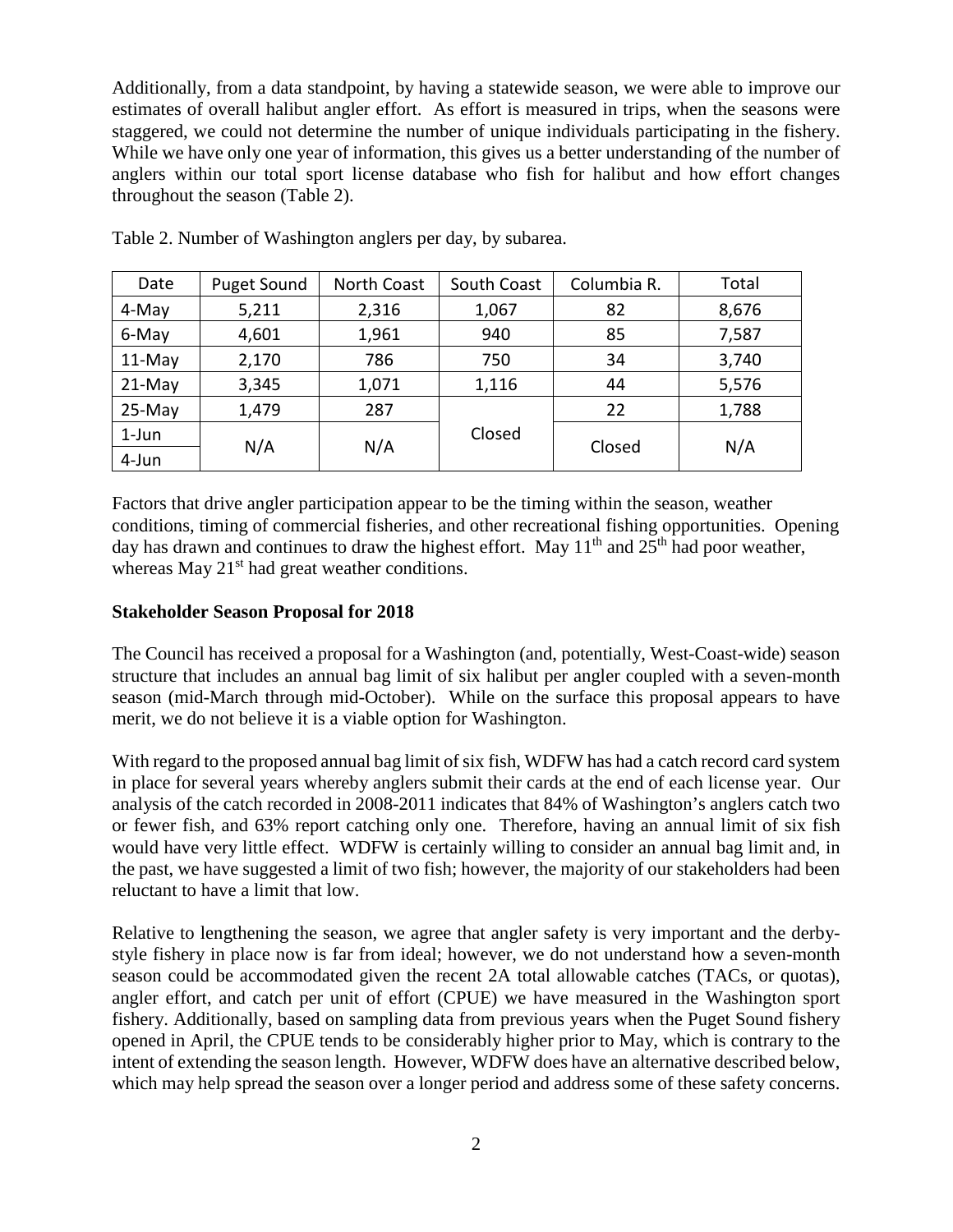In addition to the comments received by the Council, WDFW also received dozens of comments from stakeholders who were dissatisfied with the season dates being too far apart (i.e., staggered, rather than consecutive), too few weekend days, and unpredictability in when the next opening would be announced.

### **Allocation of Incidental Halibut to the Primary Sablefish Fishery North of Pt. Chehalis**

As we noted in our report in November 2016 (Agenda Item E.1.a, Supplemental WDFW Report 2, November 2016), we were interested in considering whether revisions to the sablefish incidental allocation are warranted. Given that the Puget Sound recreational halibut fishery has exceeded its quota since 2011 as described in our June 2016 report (Agenda Item E.1.a, Supplemental WDFW Report, June 2016), we would note that, in most years, the underage in the sablefish incidental fishery has helped offset this overage.

While we understand that the intent of the proposed alternative to revert the sablefish incidental allocation back to the Washington sport fishery is to potentially lengthen the recreational seasons, it would appear that the Puget Sound fishery has been utilizing (albeit post-season) a much higher proportion of the 70,000-pound set aside for the sablefish incidental fishery than that which would be allocated (i.e., 32% or 22,400 pounds) if the proposed change had been in effect (Table 3). If the maximum 70,000-pound set aside were allocated to the Washington recreational fishery, it could provide one additional fishing day in each subarea.

|      | <b>Incidental Sablefish</b> |        |                   | WA Recreational Subarea Catch Results |          |          |          |
|------|-----------------------------|--------|-------------------|---------------------------------------|----------|----------|----------|
|      |                             |        |                   | Puget                                 | North    | South    | Columbia |
|      | Quota                       | Catch  | <b>Difference</b> | Sound                                 | Coast    | Coast    | R.       |
| 2012 | 21,173                      | 4,867  | 16,306            | $-27,856$                             | 2,551    | $-3,728$ | 5,990    |
| 2013 | 21,410                      | 14,529 | 6,881             | $-36,557$                             | 174      | 653      | 7,218    |
| 2014 | 14,274                      | 12,067 | 2,207             | $-49,158$                             | $-3,972$ | $-3,164$ | 4,265    |
| 2015 | 10,348                      | 9,763  | 585               | $-38,198$                             | 13,332   | 6        | 2,198    |
| 2016 | 49,686                      | 29,499 | 20,187            | $-45,306$                             | 613      | $-1,046$ | 1,224    |

Table 3. Comparison of halibut catches relative to quotas in the incidental sablefish and Washington recreational fisheries.

Needless to say, there are many issues to consider relative to adjusting or removing the incidental allowance for the sablefish fishery including the history of its development, which is described in our report from September 2010 (Agenda Item D.3.b, WDFW Report, September 2010), and the economic importance of this incidental allowance to the limited sablefish participants and Washington communities. For the past five years, the ex-vessel price for halibut in this fishery has ranged from \$6.63-\$11.56/pound with an average of \$8.66/pound. Given inter-annual variability in the incidental allowance and sablefish availability, this opportunity has provided an average of \$123,388 in ex-vessel revenue in recent years, but could produce over \$600,000 in revenue if the full 70,000-pound allowance were landed.

In addition to the potential economic impact, it is important to recognize that halibut catches are to a large degree unavoidable in the sablefish fishery north of Point Chehalis; therefore, the incidental catch would likely continue to occur, but it would all become "bycatch" or discarded, rather than catch that could be retained and sold, and that incidental catch would be deducted "off the top," affecting the quotas for all West Coast halibut fisheries.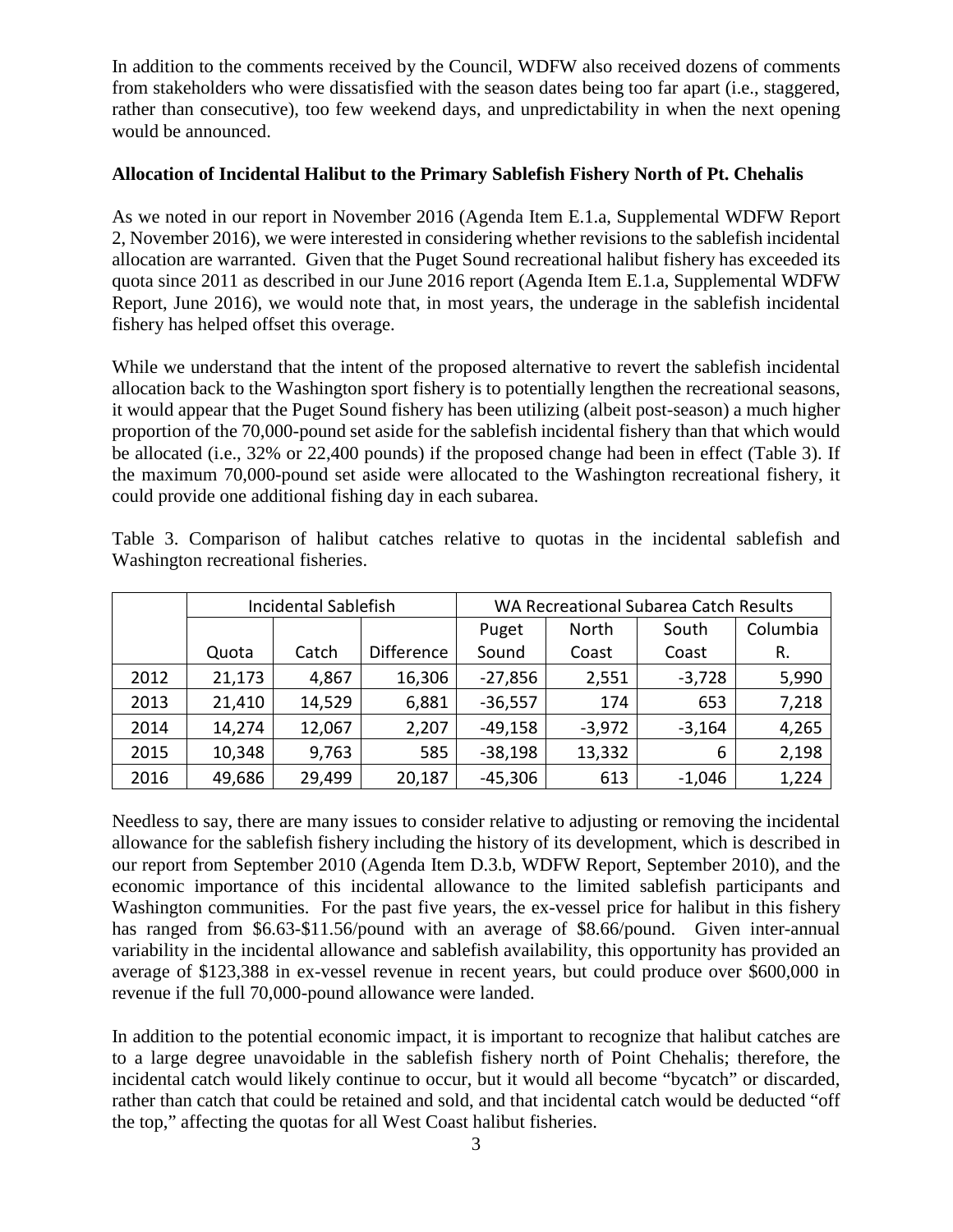# **Stakeholder Proposal to Revise the IPHC Management Areas**

With regard to the request for the IPHC to combine Management Areas 2A and 2B (and, potentially, with 2C), WDFW acknowledges that the boundary between 2A and 2B is political and not necessarily biologically based. However, it is important to note that, while the Halibut Convention does not specify national allocations, the sharing of the halibut resource—particularly between the U.S. and Canada—is a topic of significant interest for both parties.

Given that: 1) Area 2A has a relatively small proportion of the coastwide halibut TAC, 2) Area 2B typically has a TAC that is six to nine times higher than 2A, and 3) the stakeholder season proposal that accompanies this request would result in catch that is considerably higher than the 2A TAC, we do not see how this is a viable option. Canada would have nothing to gain, and could have a substantial loss under this proposal.

In general, 2B representatives have taken a favorable view toward the management practices in 2A, expressing an appreciation for the trawl halibut bycatch reduction we have achieved and, in spite of tensions between the U.S. and Canada relative to halibut sharing, IPHC Commissioners from both countries have shown support for slight increases in the 2A TAC in recent years. WDFW believes it is important we maintain our credibility and positive relationships we have built through the IPHC process and would recommend that the Council not advocate for any proposals regarding the allocation of halibut between the U.S. and Canada at this time.

# **Potential CSP Alternatives for 2018**

As we noted above, WDFW has two preliminary alternatives to revise the CSP for 2018 relative to Washington recreational fishery allocations and season structure:

1. Maintain the current season structure (i.e., identify specific dates preseason that the season would be open) and provide flexibility relative to recreational sharing of quota among Washington subareas.

To maximize the geographic extent of the area that is open, increased flexibility relative to recreational sharing within Washington is needed. In particular, while the South Coast has relatively low effort, it also has a relatively high CPUE (Table 4), and does not have a proportional amount of quota.

| Date     | Puget Sound | <b>North Coast</b> | South Coast | Columbia R. |
|----------|-------------|--------------------|-------------|-------------|
| 4-May    | 0.12        | 0.63               | 0.89        | 0.98        |
| 6-May    | 0.08        | 0.62               | 0.92        | 0.78        |
| $11-May$ | 0.13        | 0.68               | 0.89        | 1.18        |
| $21-May$ | 0.11        | 0.71               | 0.88        | 0.80        |
| $25-May$ | 0.10        | 0.54               |             | 1.00        |
| $1$ -Jun | N/A         | N/A                | Closed      | Closed      |
| 4-Jun    |             |                    |             |             |

Table 4. Daily CPUE, by Washington subarea, for 2017.